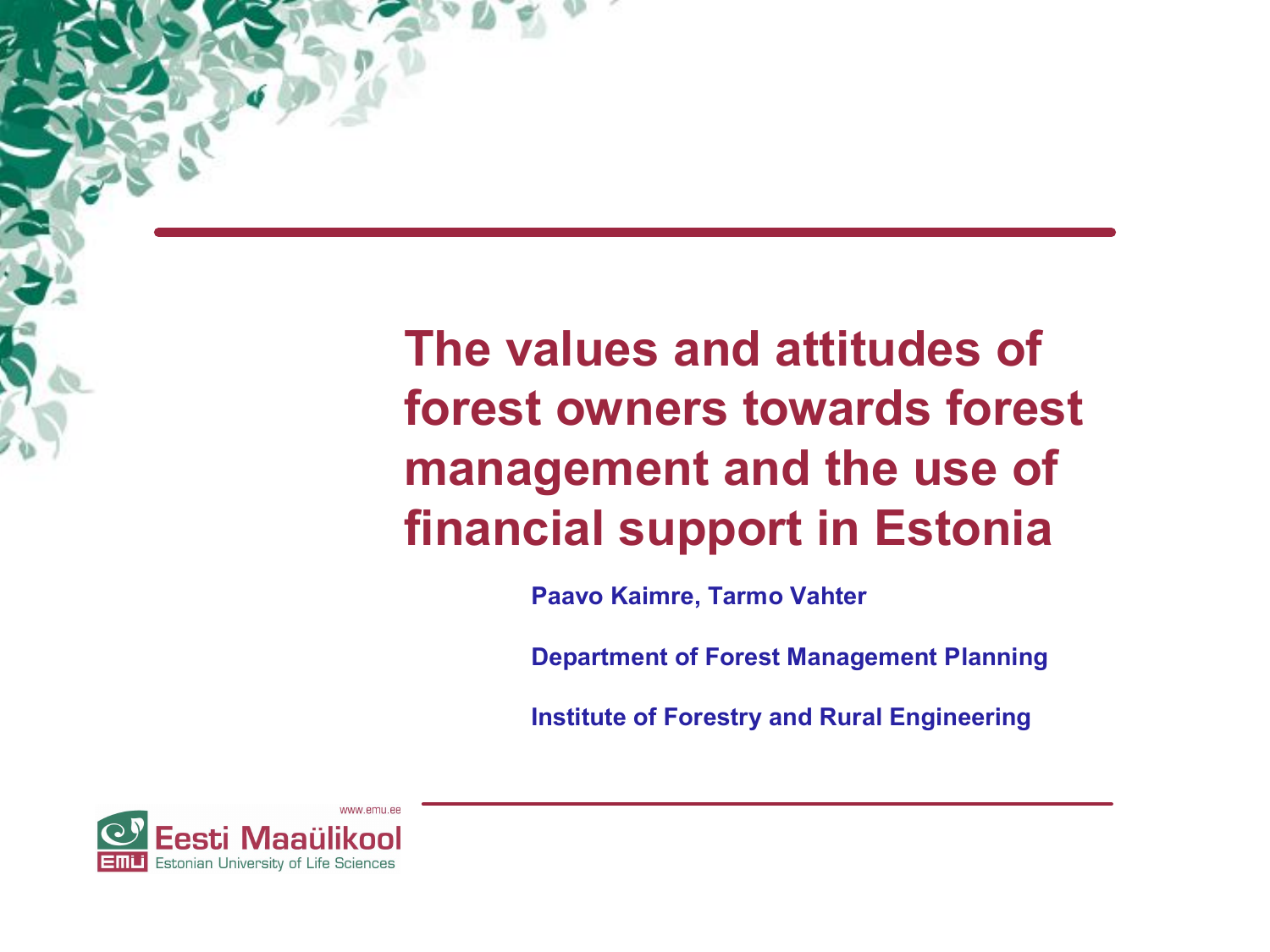## **Structure of the presentation**

Background information concering private forests and private forest owners

The aim of the study

Material and method

Results

Conclusions

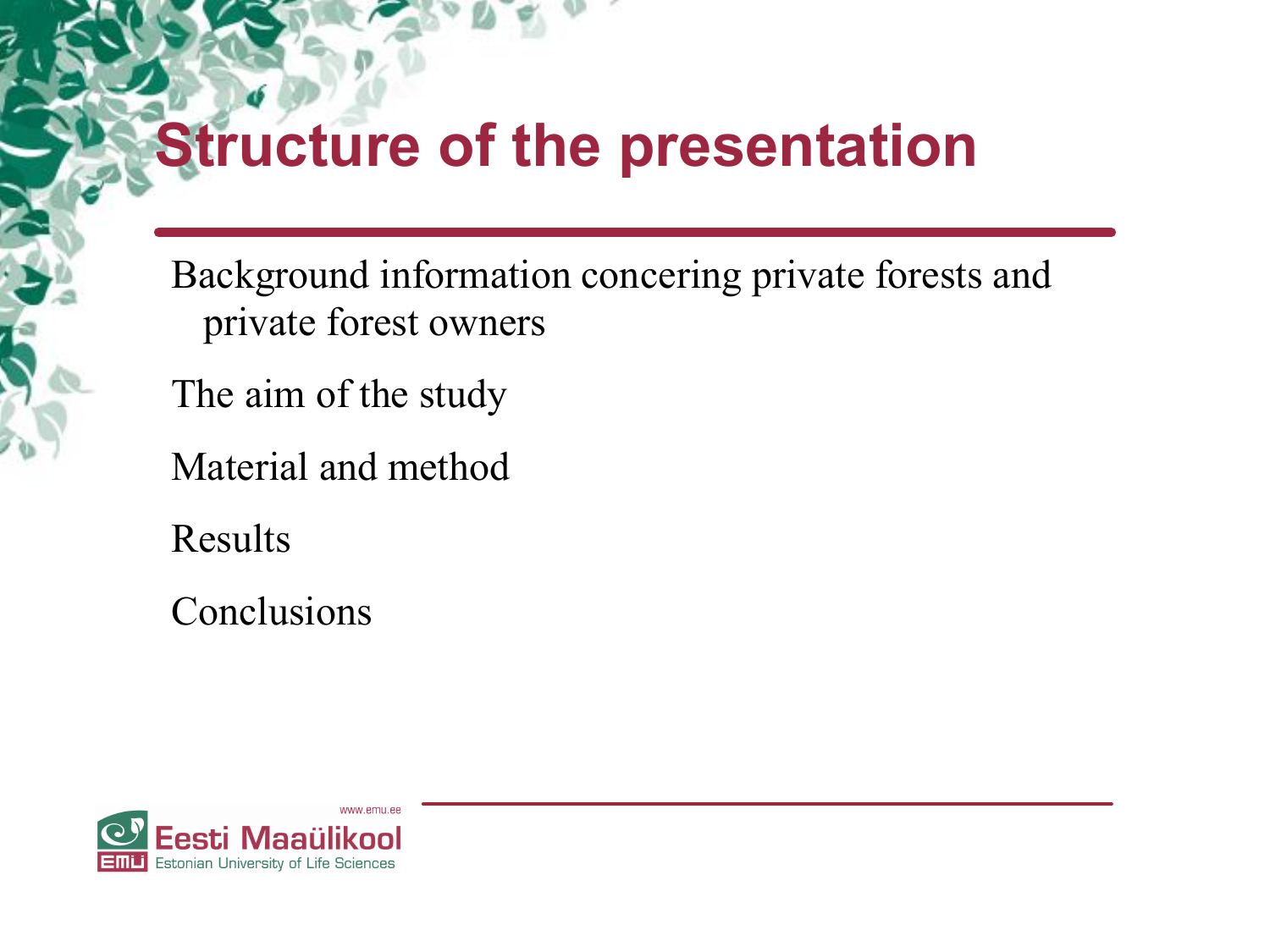## **Private forestry in Estonia**

The legal base entered into force on November 1, 1991 (The Law on Land Reform)

At the end of 1993, **13 033 ha** of private forests, on **average 6.9** hectares per cadastrial unit

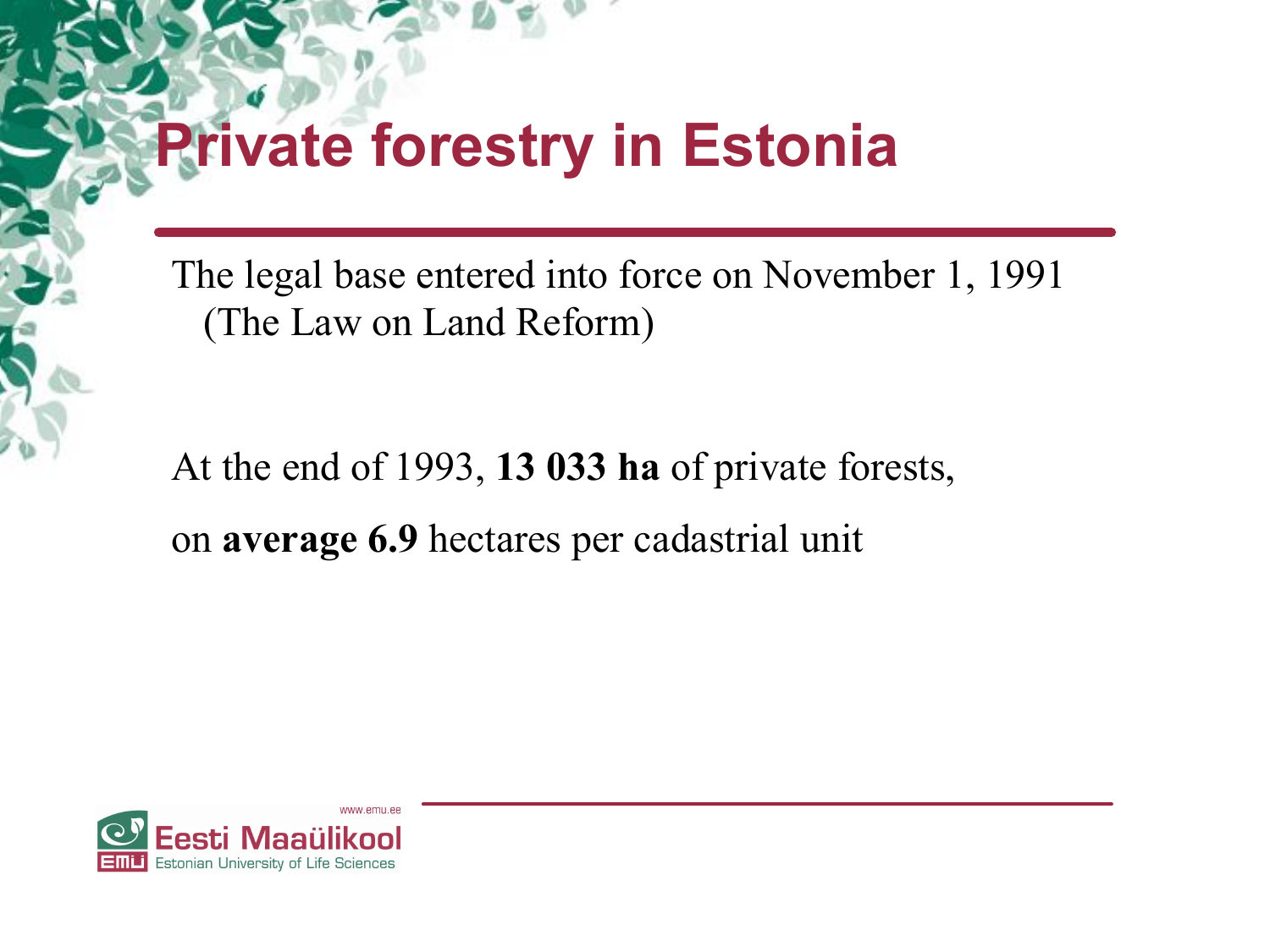## **Formation of private forests**

- 62% restitution
- 25% privatisation using privilege to

buy

- 9% privatisation of "free" land
- 4% privatisation on auctions

Source: Maamets, 2004

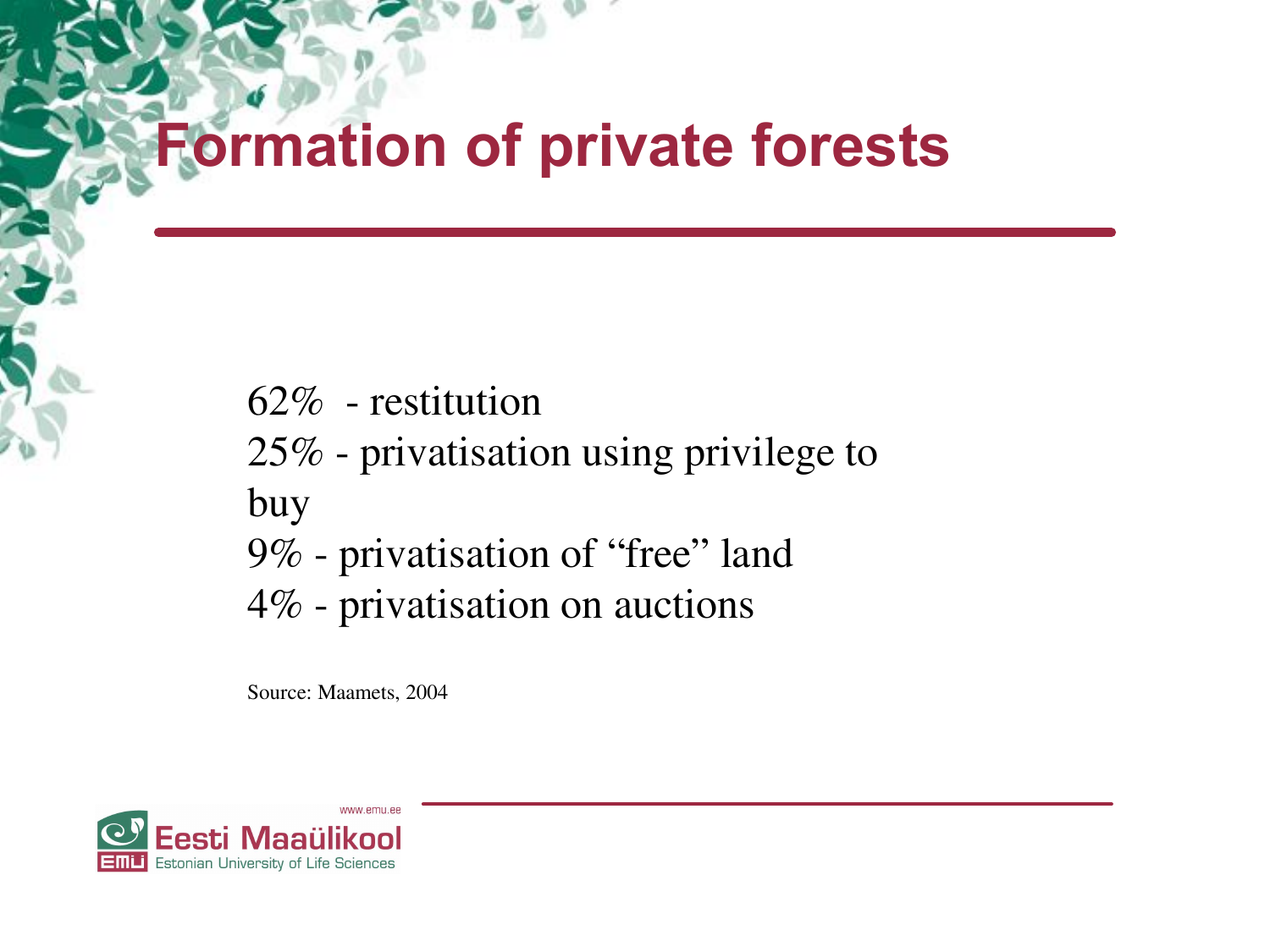## **Forest transactions**



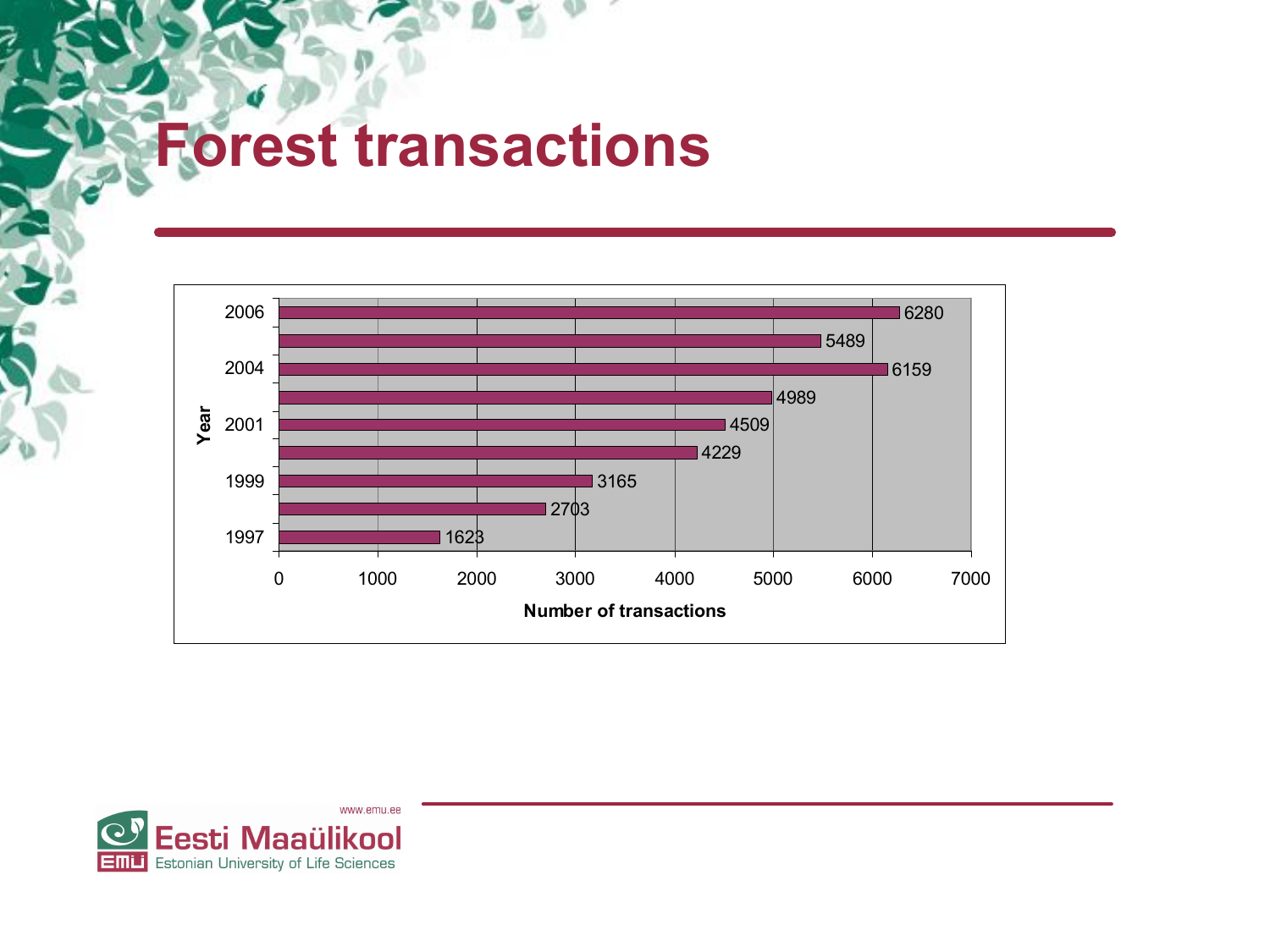# **Estonian forests by ownership, 31.12.2005**



Source: Estonian Land Board

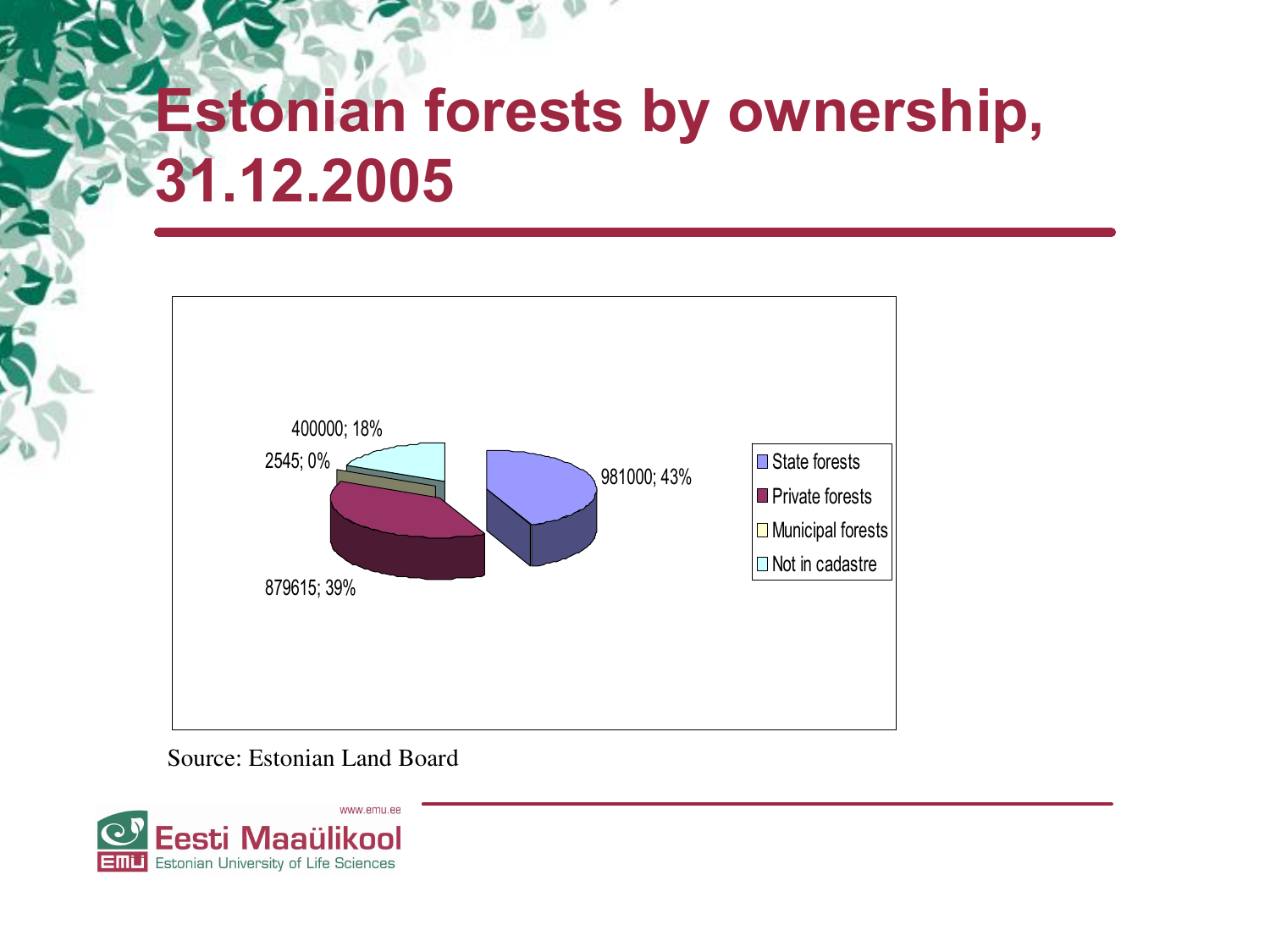# **Functions of forests in opinion of Estonian forest owners, 2001**

- Forest function Share of forest owners % timber 82 environmental functions 69 nature protection 65 non-wood products 55 recreation 52 • hunting 28 defence function 24 • science and training 21
	- Source: Centre of Forest Protection and Silviculture, 2002

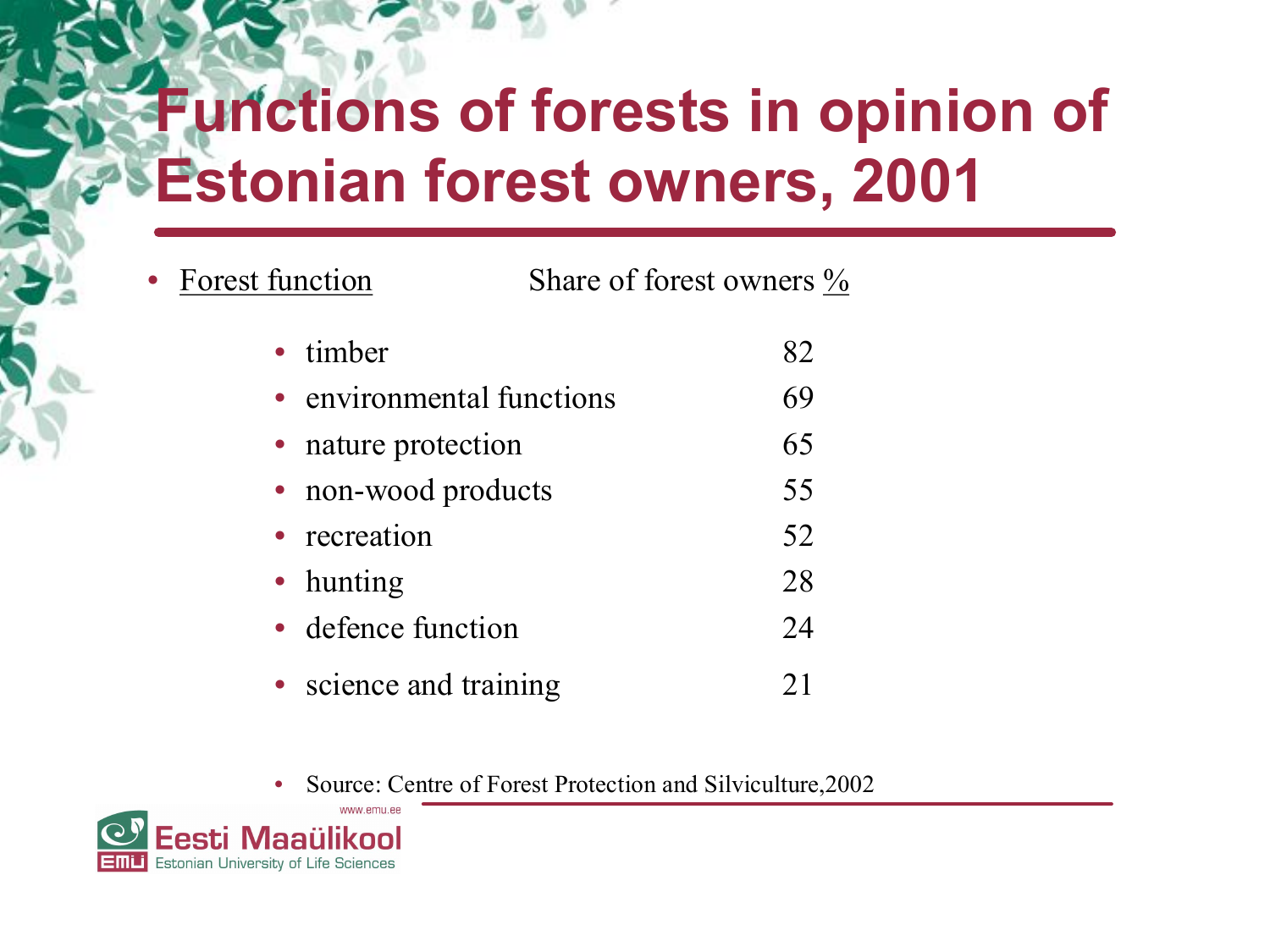# **Public support to private forestry**



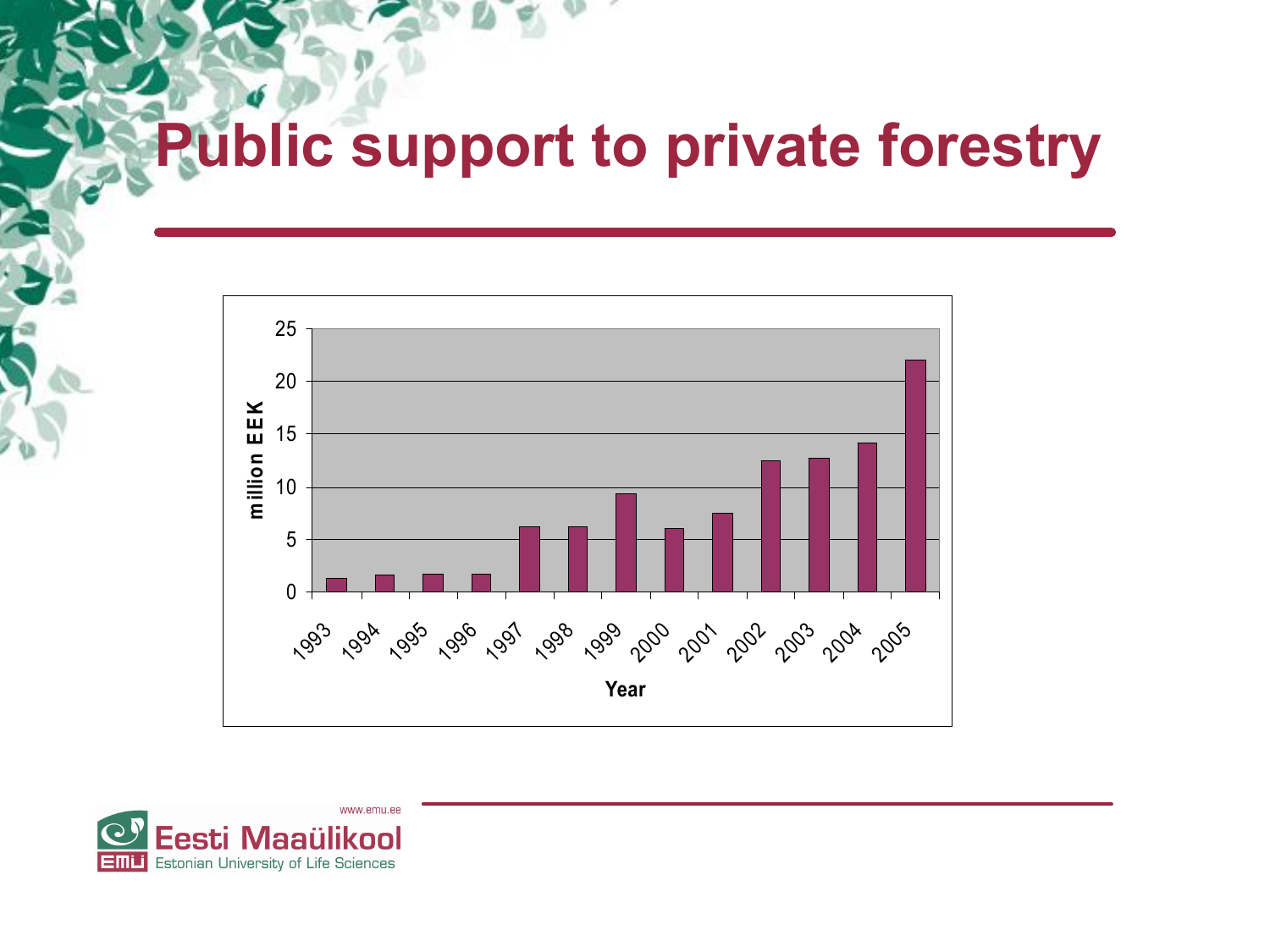### **Comparison with other countries, public support per forest ha, 19901999**



Source: EFFE, 2005 esti Maaülikool:

Estonian University of Life Sciences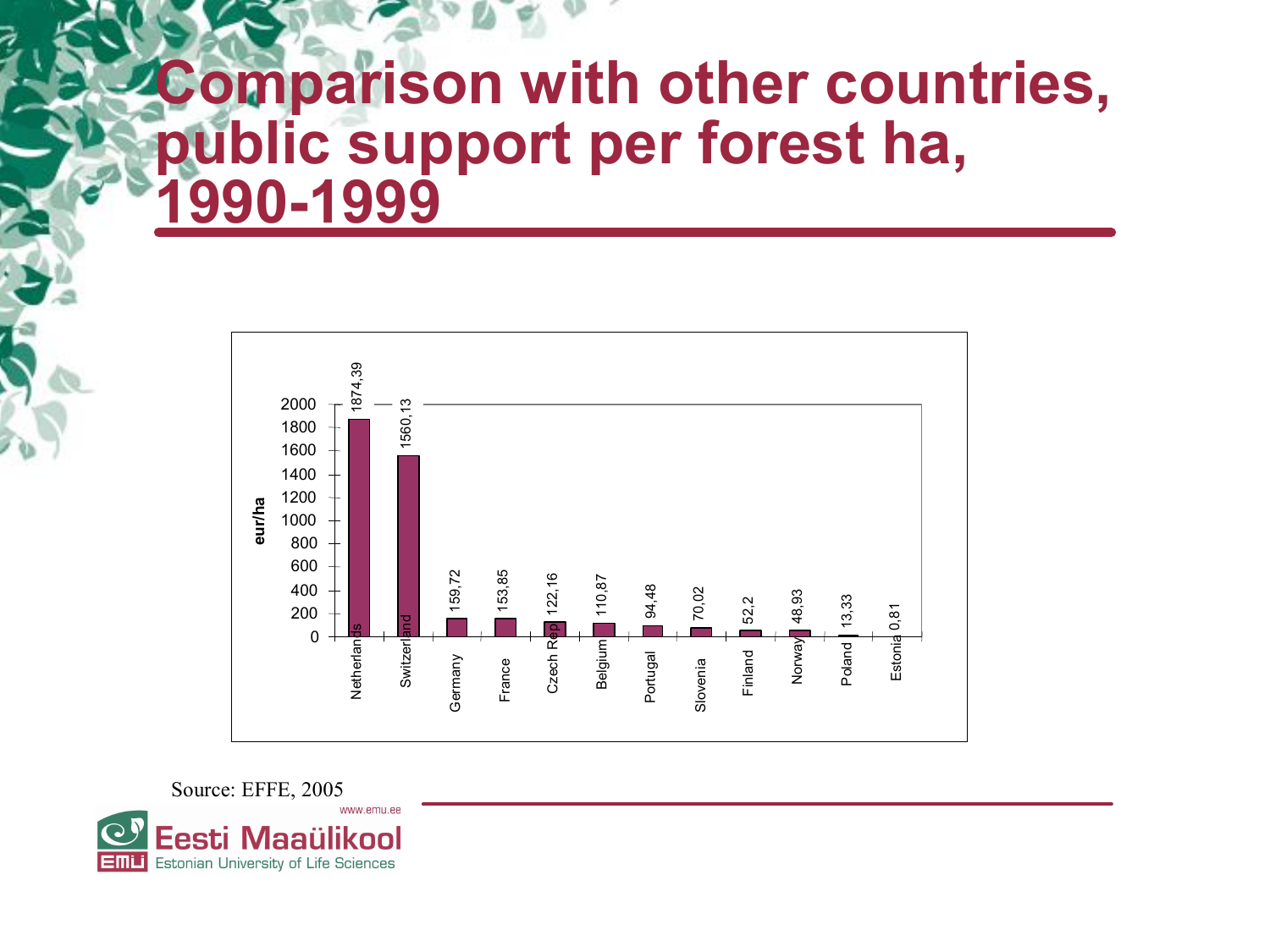# **The aim of the study**

Starting point: the measure "Increasing the economic value of forests and adding value to forest products,  $2007$  2013"

- Intention of owners to invest and the need for financial support
- Information related the forest owners, their attitudes etc
- What kind of forms of entrepreneurship will be used by forest owners?

Budget planning for Rural Development Plan, period - 2007 2013<br>Esti Maaülikool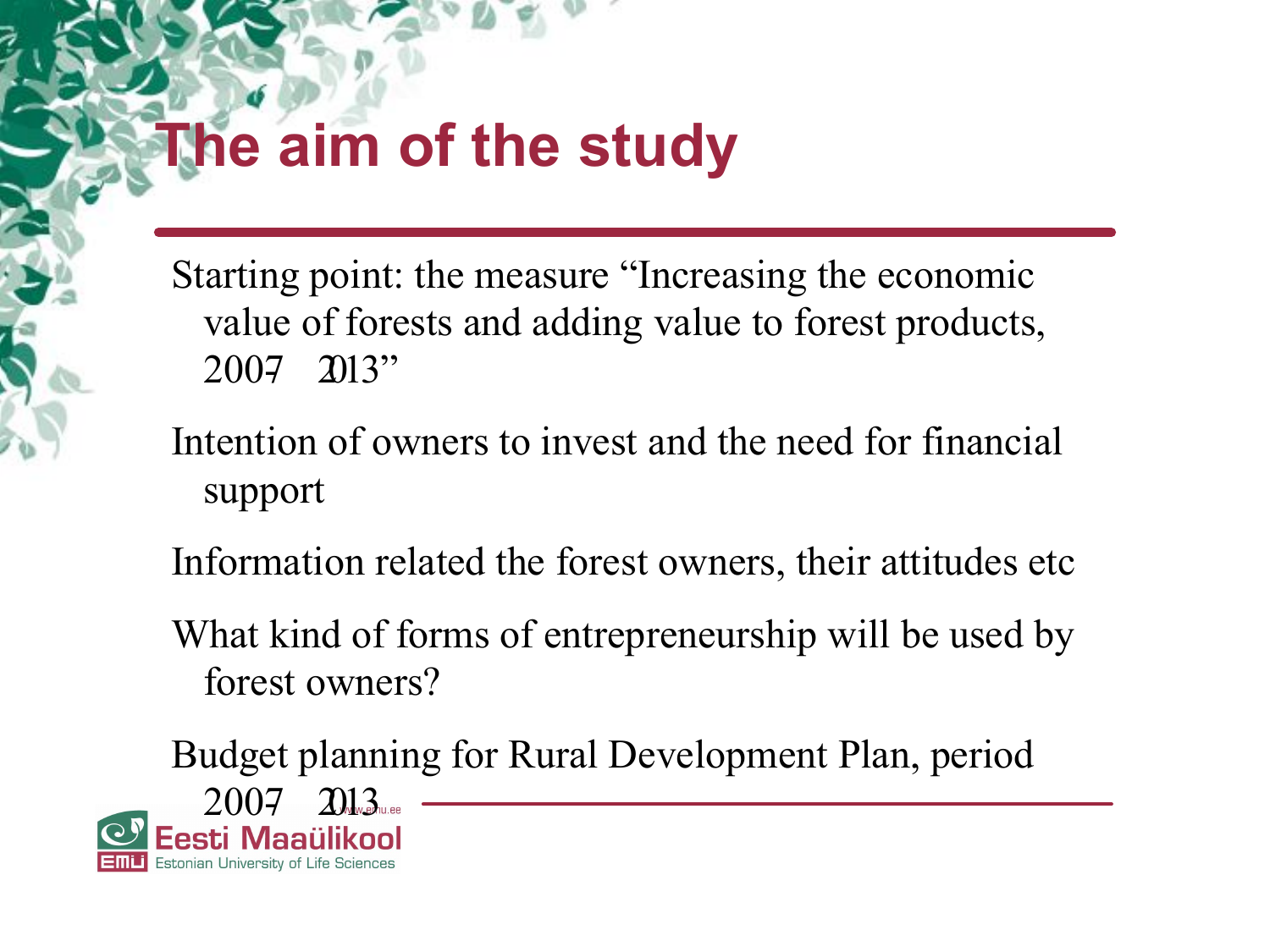# **Method and material**

Questionnaire

Quantitative survey in march april 2007, 3 target groups

- Individuals
- SMEs
- Forest owners' associations

First contacts by phone, then  $e$  mail;

opportunity to choose paper version, web based formular, interview

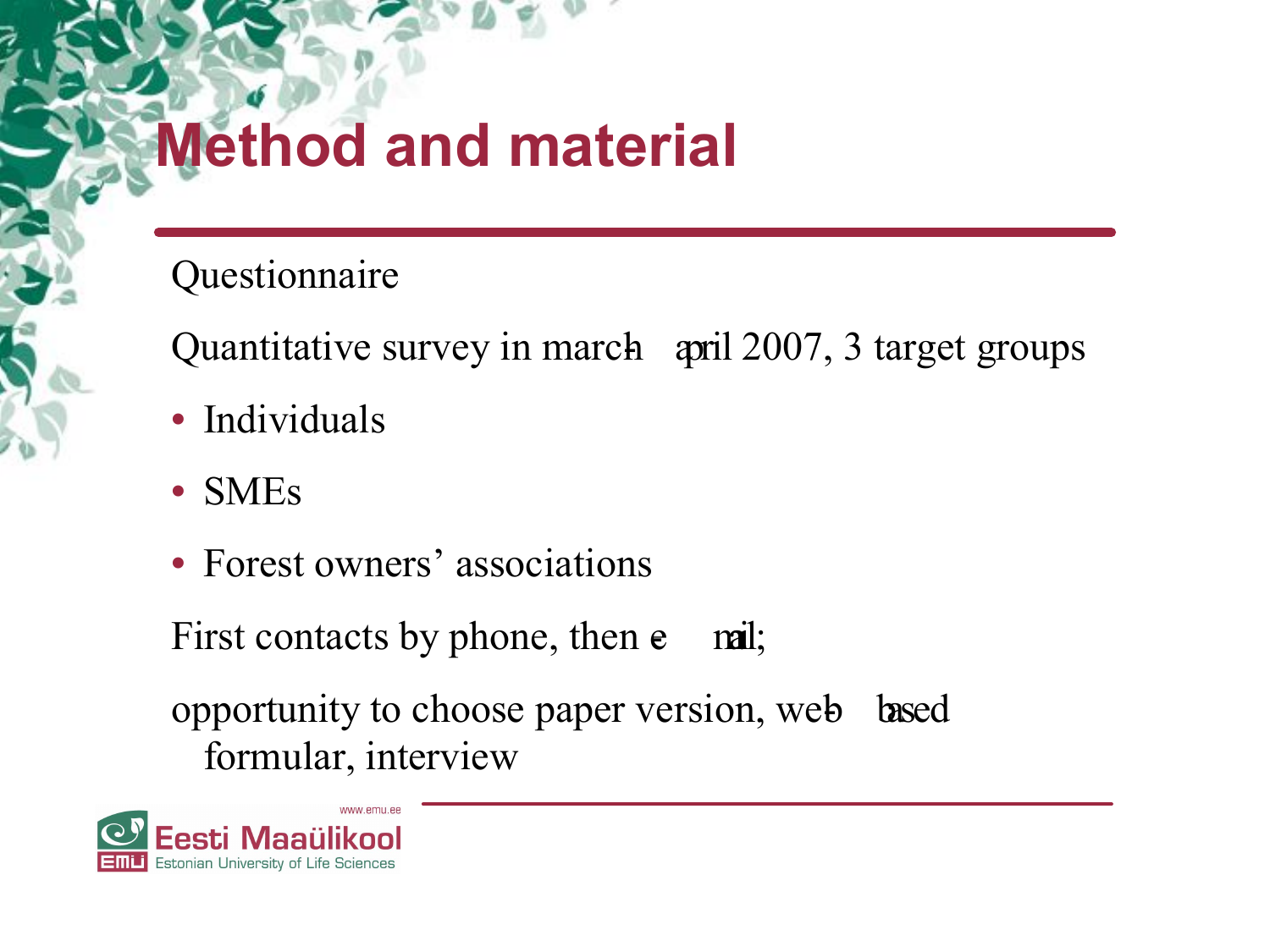# **Survey**

Directed sample: owners with larger area were favoured, database of those who already have applied for support

Respondents:

472 individuals (out of 1000)

47 companies (out of 300)

24 forest owners associatons (out of 43)

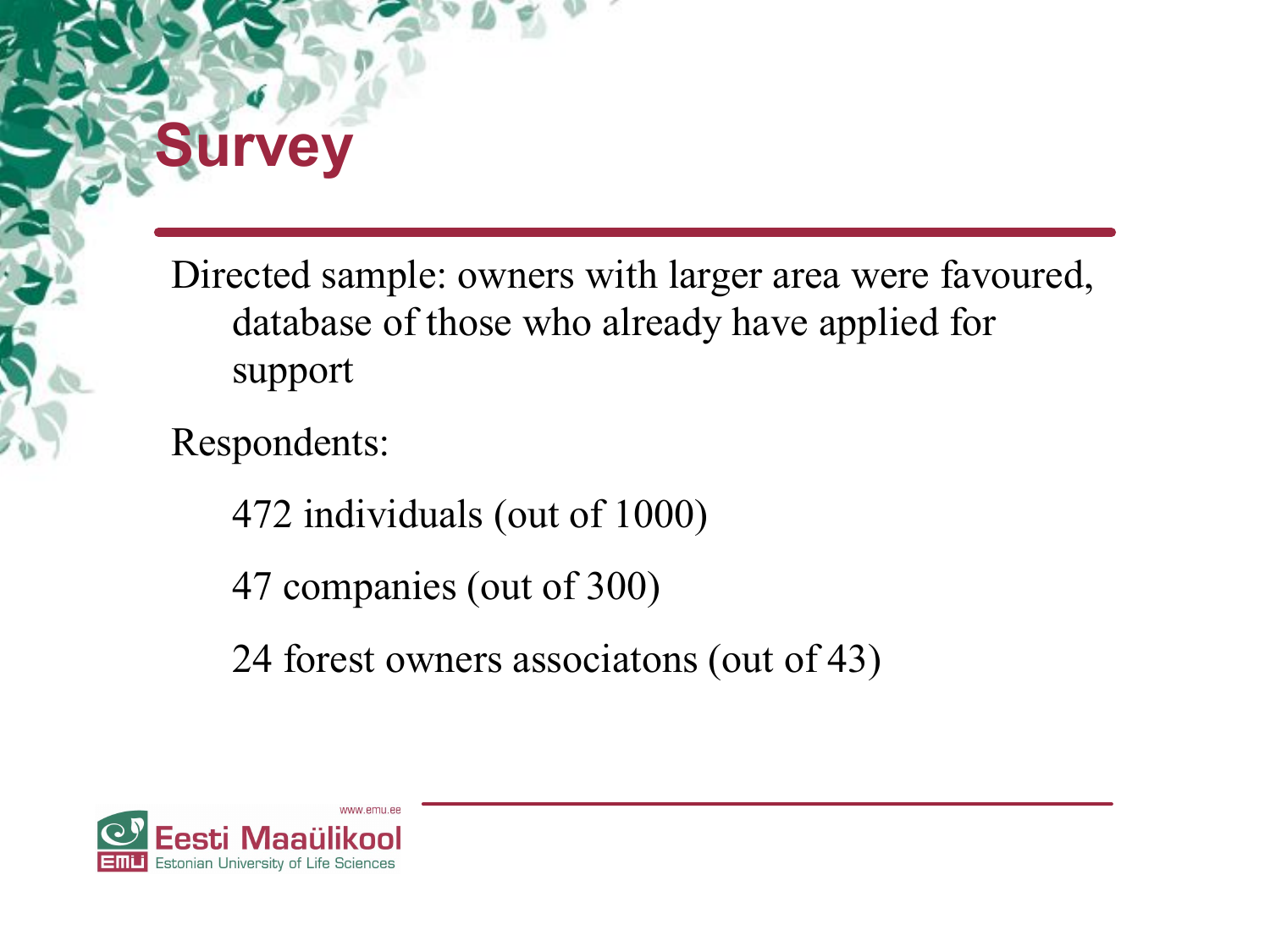# **Results – some descriptive information**

**Forest owners associations** – on average 4100 ha of forests and 53 members, median 3100 ha

- 86% of respondents intend to increase the number of members
- The prolems which have to be solved in private forestry: taxation (83% of respondents), compensation of land in public use (78%), hunting management (61%)

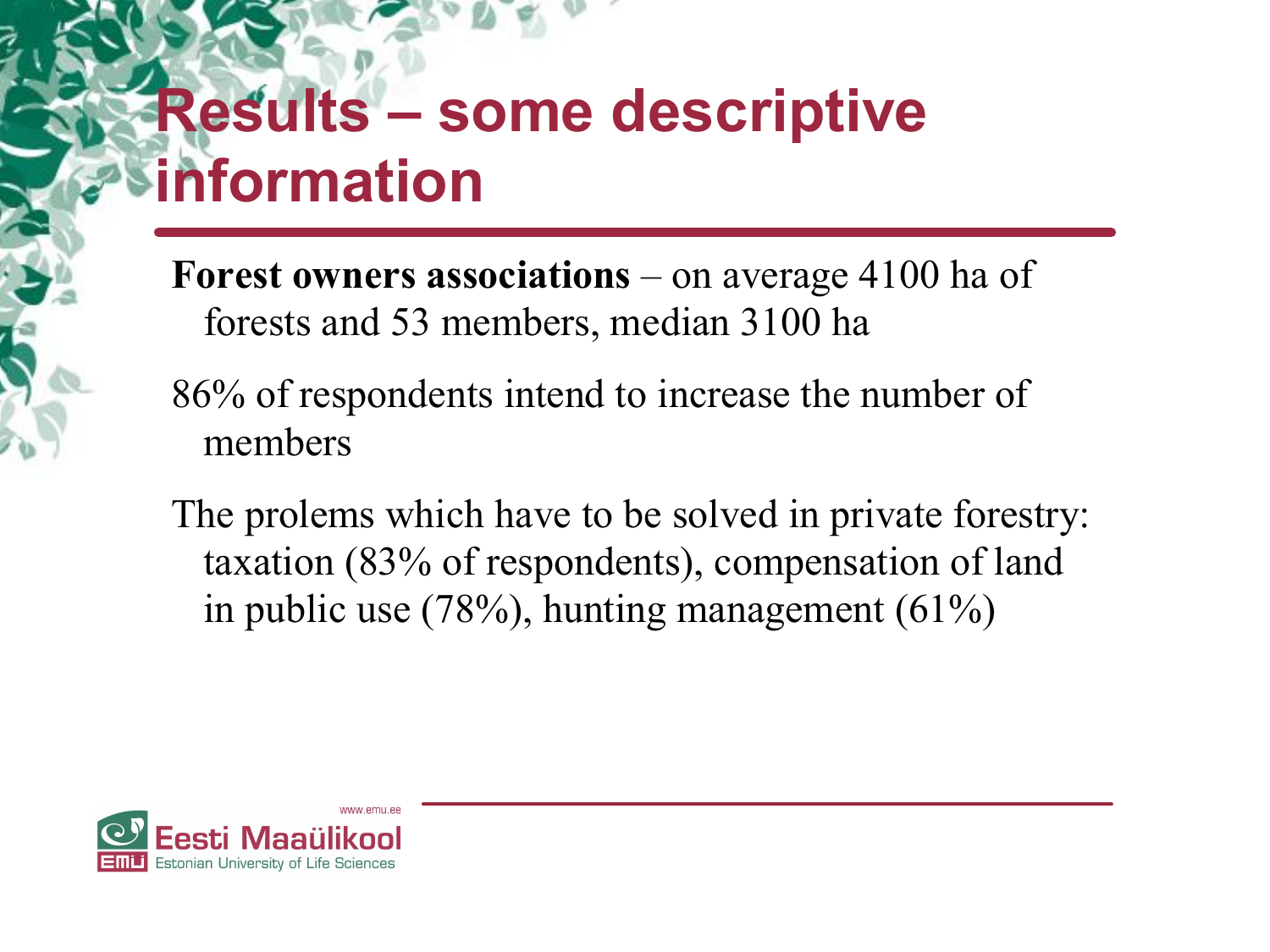# **Results – descriptive information, individuals**

Mean age – 51 years

The median area of forest property  $-27$  ha

Forest management plans do exist for 81% of forests

Financial performance of forest management  $-51\%$ expect the  $\theta$  result, 29% want surplus, 20% are ready for short nun expenses (investments)

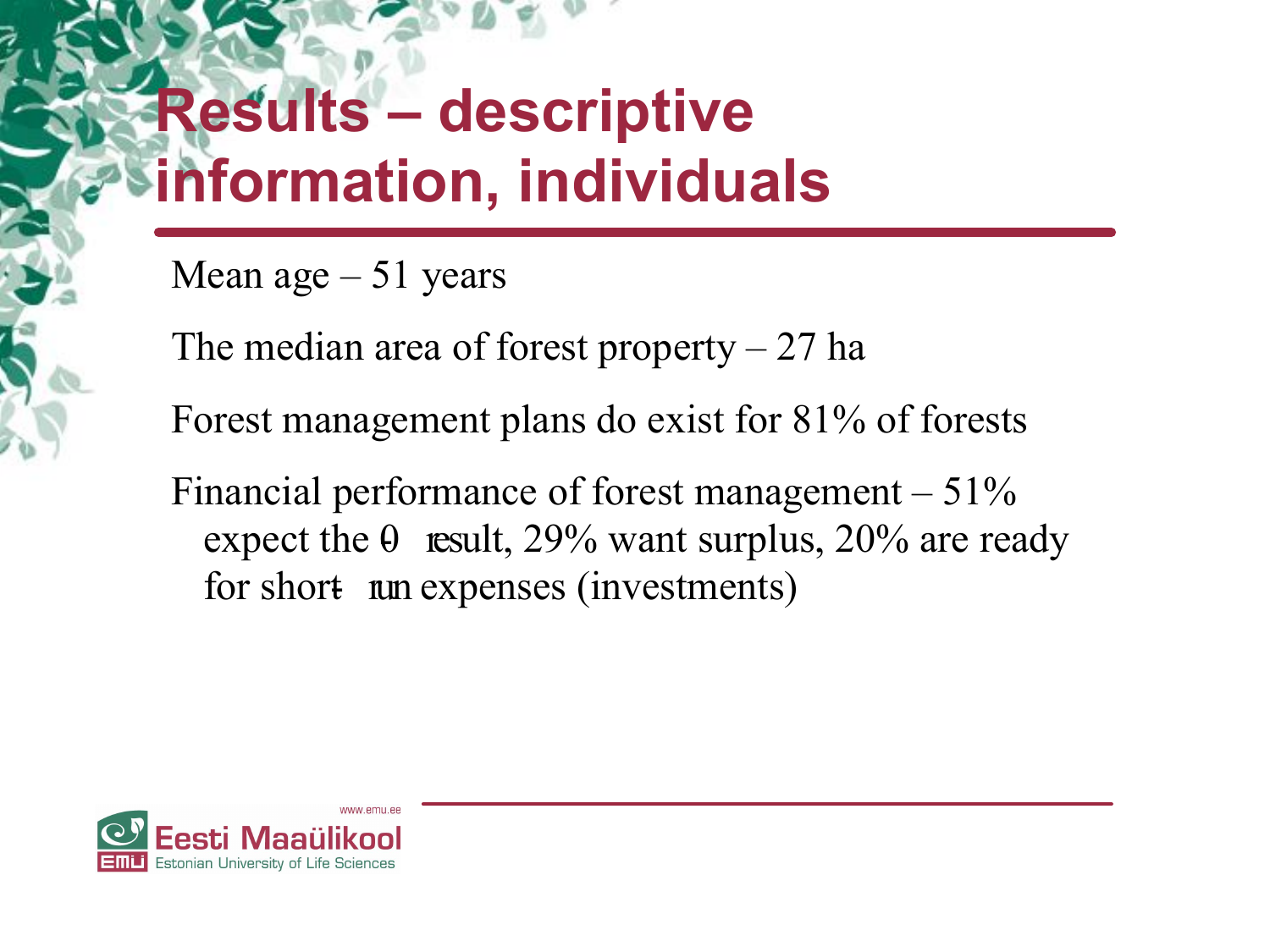# **Results-goals of for management, individuals**



 $\Box$  today  $\Box$  In the future

www.emu.ee Eesti Maaülikool Estonian University of Life Sciences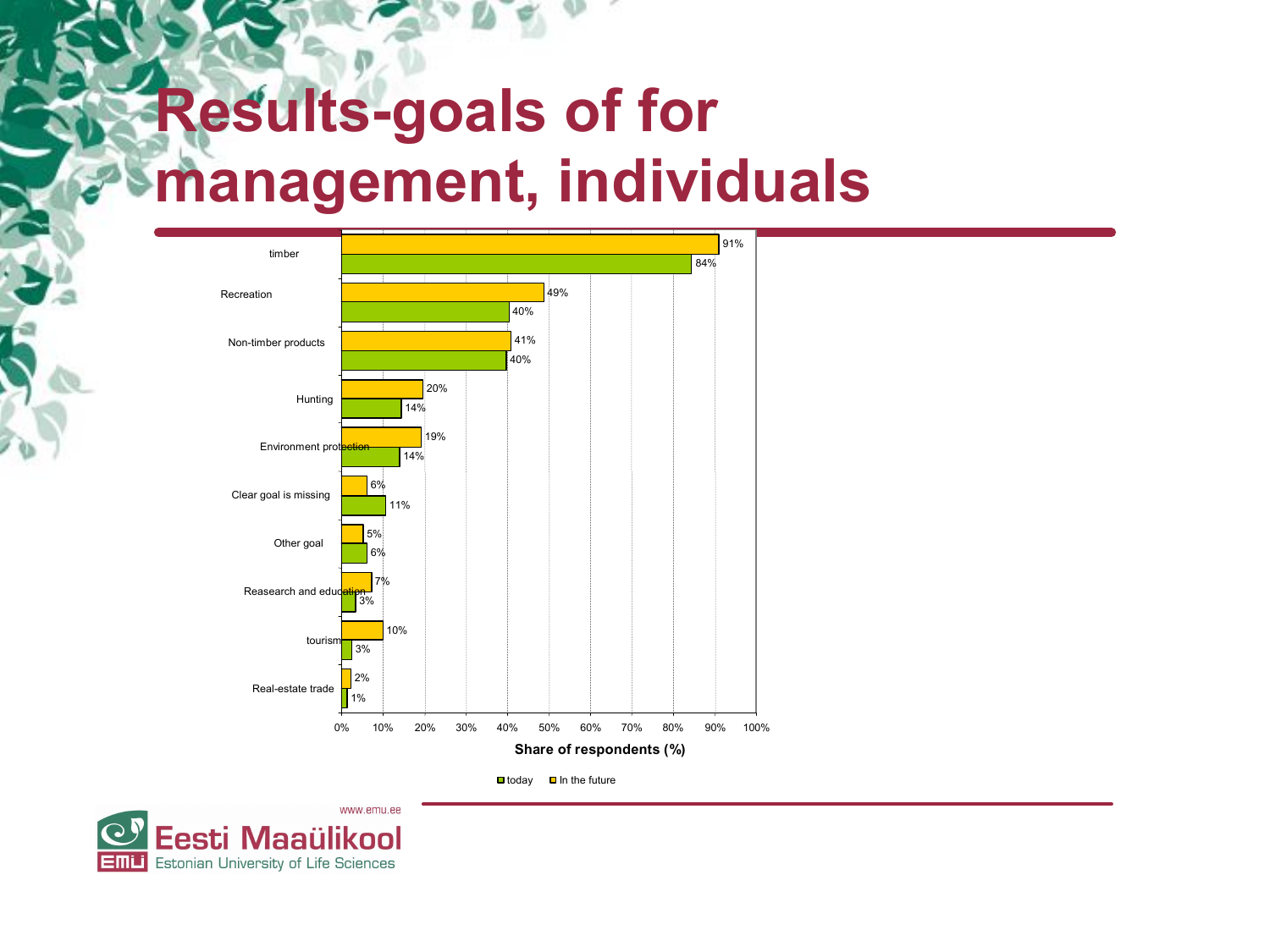# **Results - need for support, answers of enterprises**

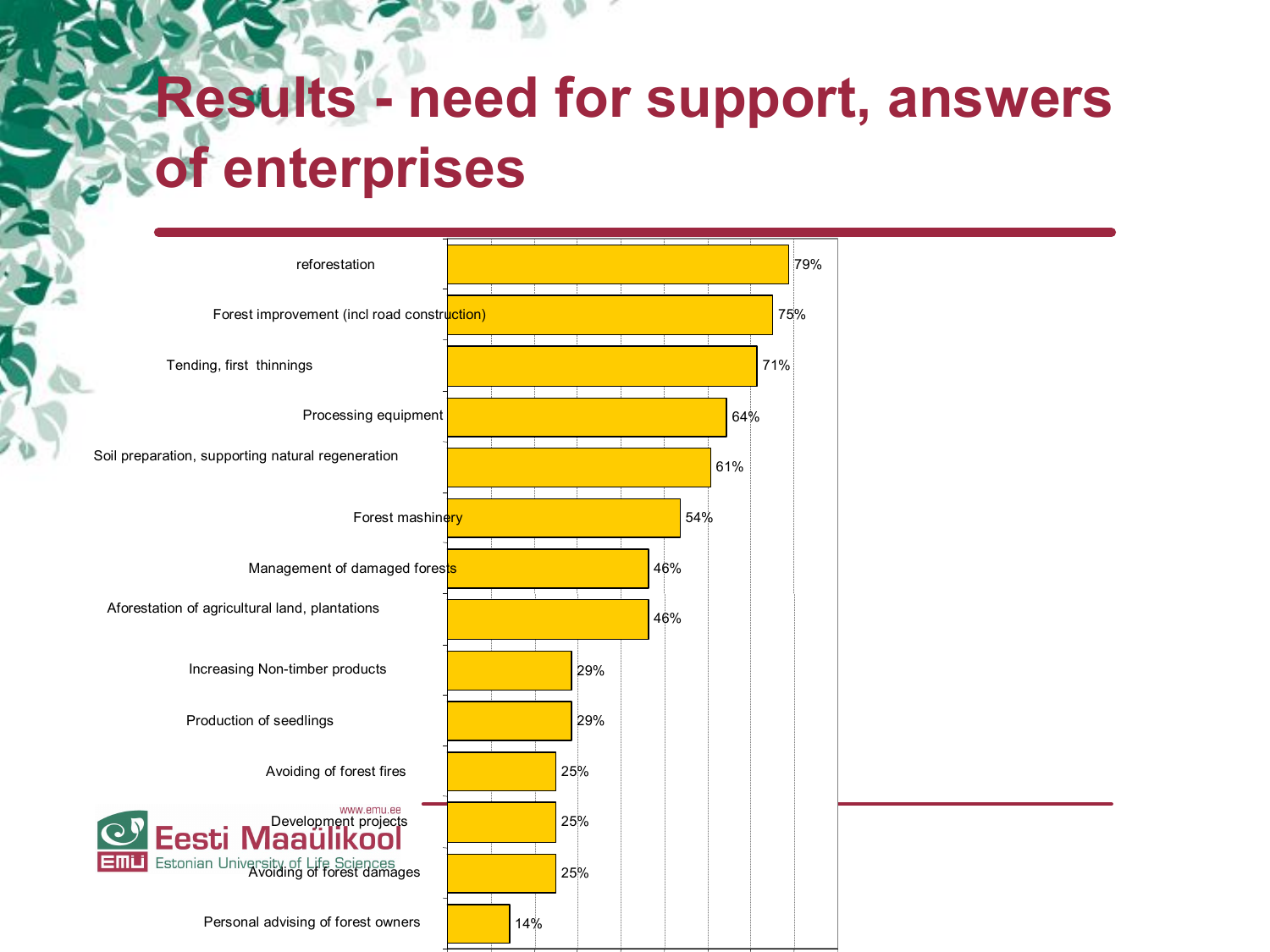# **Results**

Forest owners associations are active to apply for support (100% of respondents) and are informed about measures which are implemented by government

Support for silvicultural measures like reforestation, tending etc are accounted to be most important, also the forest melioration and buying of forest machinery

60% of associations, 20% of individuals and 16% of enterprises were well informed about public measure for the period  $2007$  2013

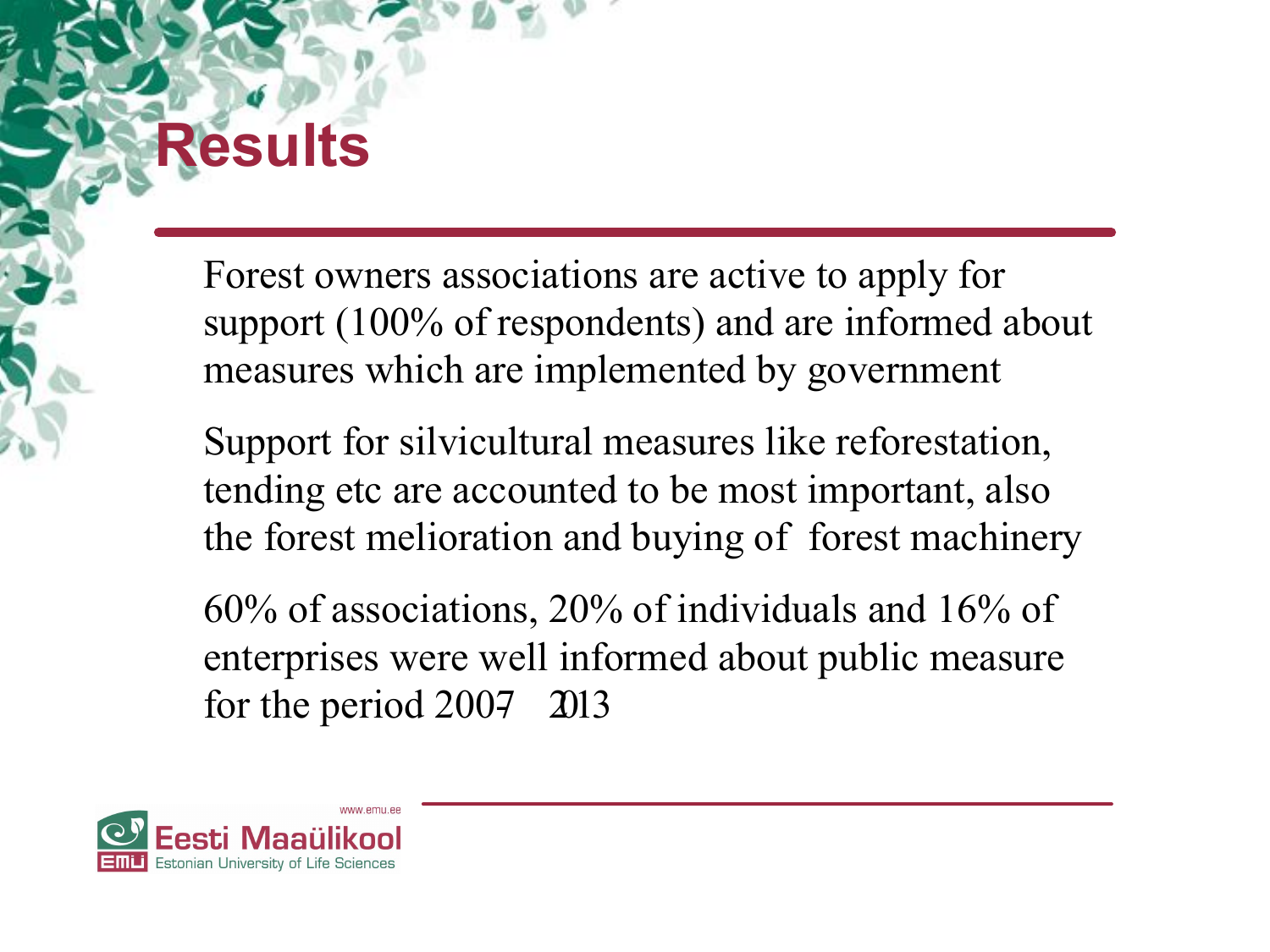# **Results**

The change of form of entrepreneurship by individuals: 40% intend to manage forest as entrepreneur, 12% will establish the enterprise

#### The main reason behind such intentions is the taxation

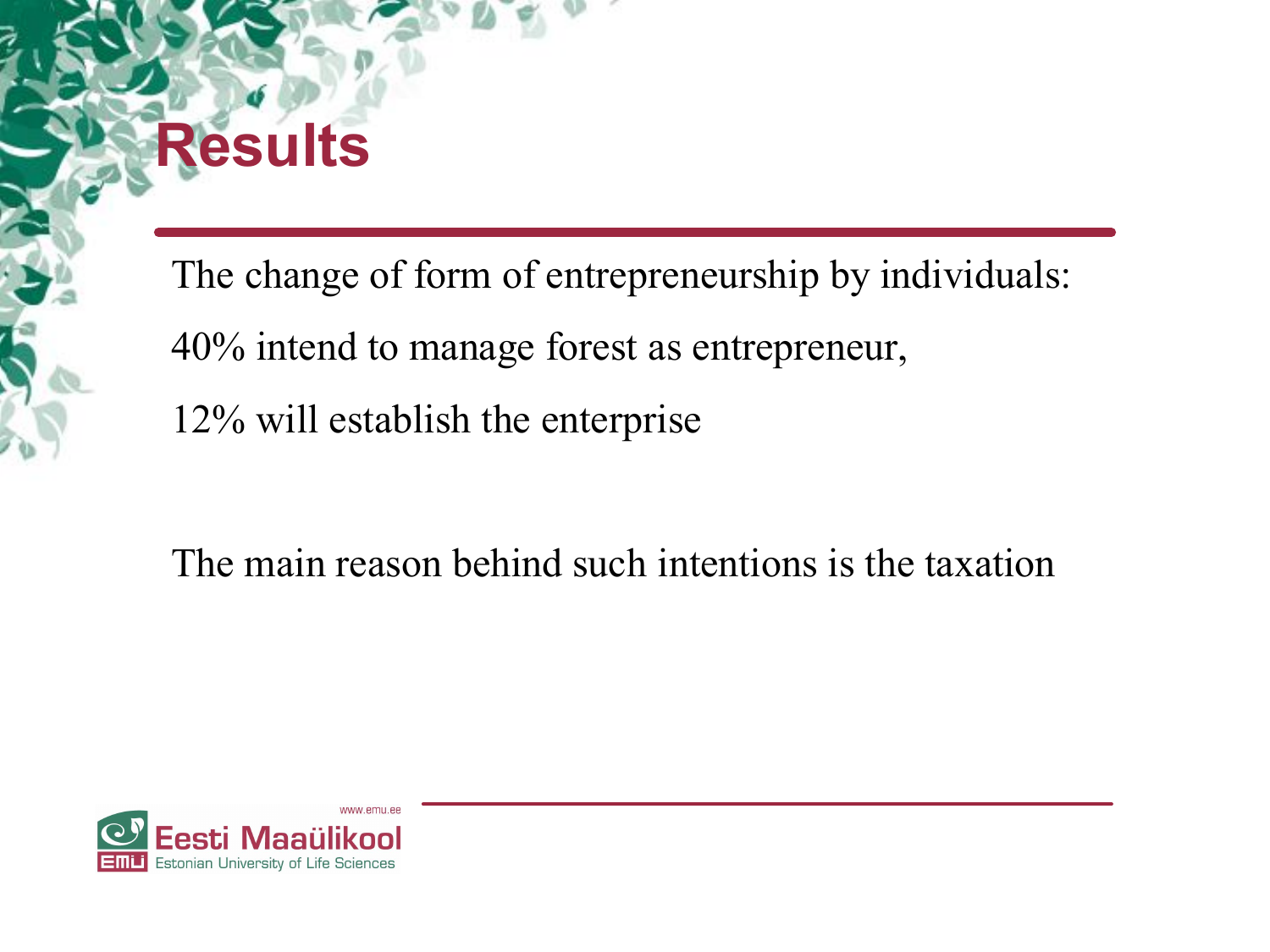# **Suggestions concerning administrative aspects**

- Electronic applications, e procedures;
- Decrease bureacracy!;
- More information to forest owners!
- More trust to applicants!
- Increase the competence of officials!
- The process concerning applications and decision making should take less time

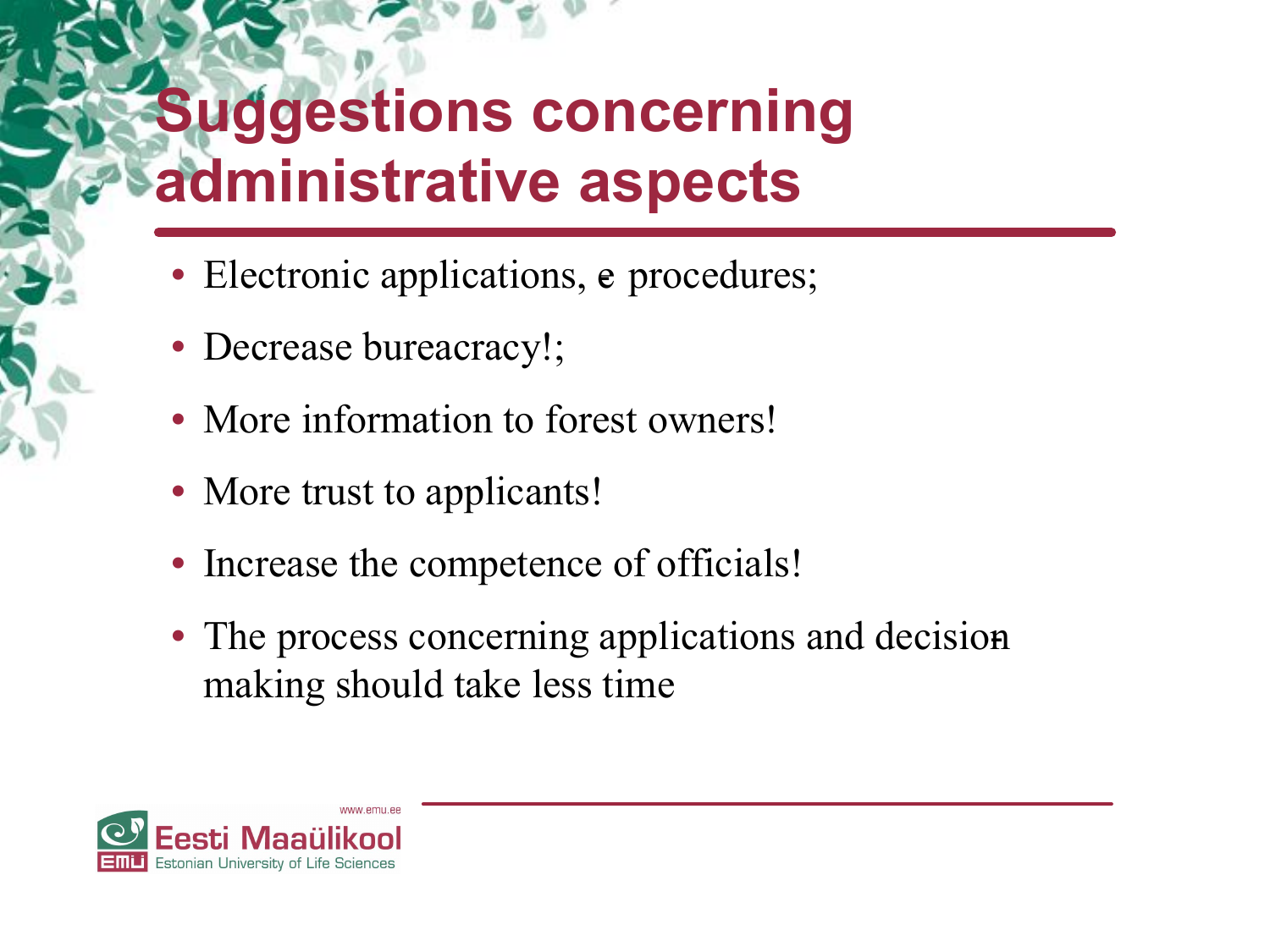# **Conclusions**

Forest ownership is consolidating on economic reasons

The economic policy concerning incentives has changed

The incentives (cost sharing) have a positive effect on forest management in private forests

There are opportunities for national approach and decisions within EU measures